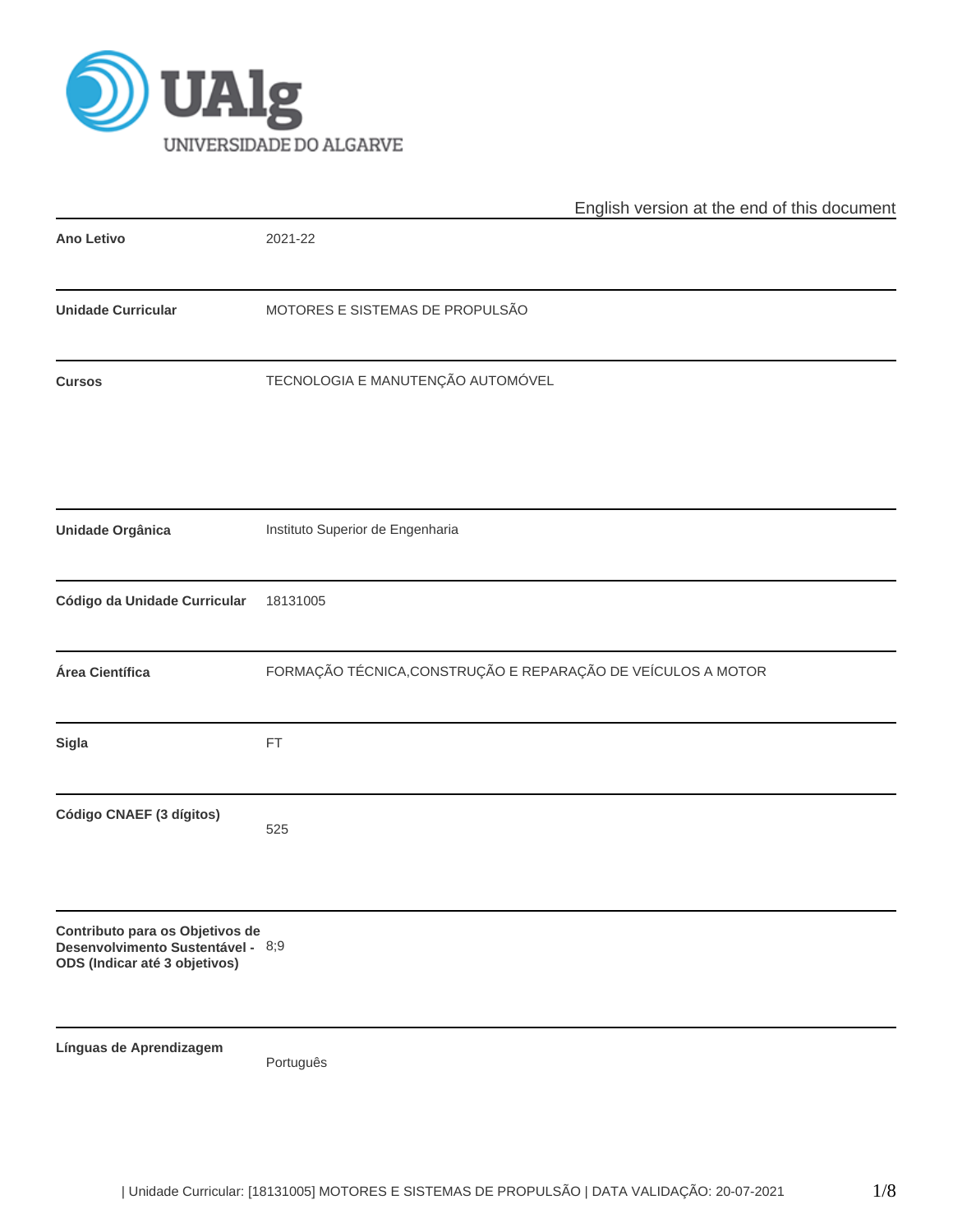

**Modalidade de ensino**

Presencial

**Docente Responsável Melson Manuel Santos Sousa** 

| <b>DOCENTE</b>             | <b>TIPO DE AULA</b> | <b>TURMAS</b>         | <b>TOTAL HORAS DE CONTACTO (*)</b> |  |  |
|----------------------------|---------------------|-----------------------|------------------------------------|--|--|
| Nelson Manuel Santos Sousa | םד <sub>י</sub> ום  | $TD4 \cdot DI_1$<br>- |                                    |  |  |

\* Para turmas lecionadas conjuntamente, apenas é contabilizada a carga horária de uma delas.

| <b>ANO</b> | <b>PERIODO DE FUNCIONAMENTO*</b> | <b>HORAS DE CONTACTO</b> | <b>HORAS TOTAIS DE TRABALHO</b> | <b>ECTS</b> |
|------------|----------------------------------|--------------------------|---------------------------------|-------------|
| $-40$      | ں                                | 15TP: 45PL               | 150                             |             |

\* A-Anual;S-Semestral;Q-Quadrimestral;T-Trimestral

# **Precedências**

Sem precedências

## **Conhecimentos Prévios recomendados**

Matemática e Física

## **Objetivos de aprendizagem (conhecimentos, aptidões e competências)**

O aluno deverá identificar as características e os princípios de funcionamento de motores e sistemas de propulsão dos veículos automóveis. Deverá identificar, reconhecer e manusear ferramentas e componentes de motores de combustão interna e dos sistemas de combustível.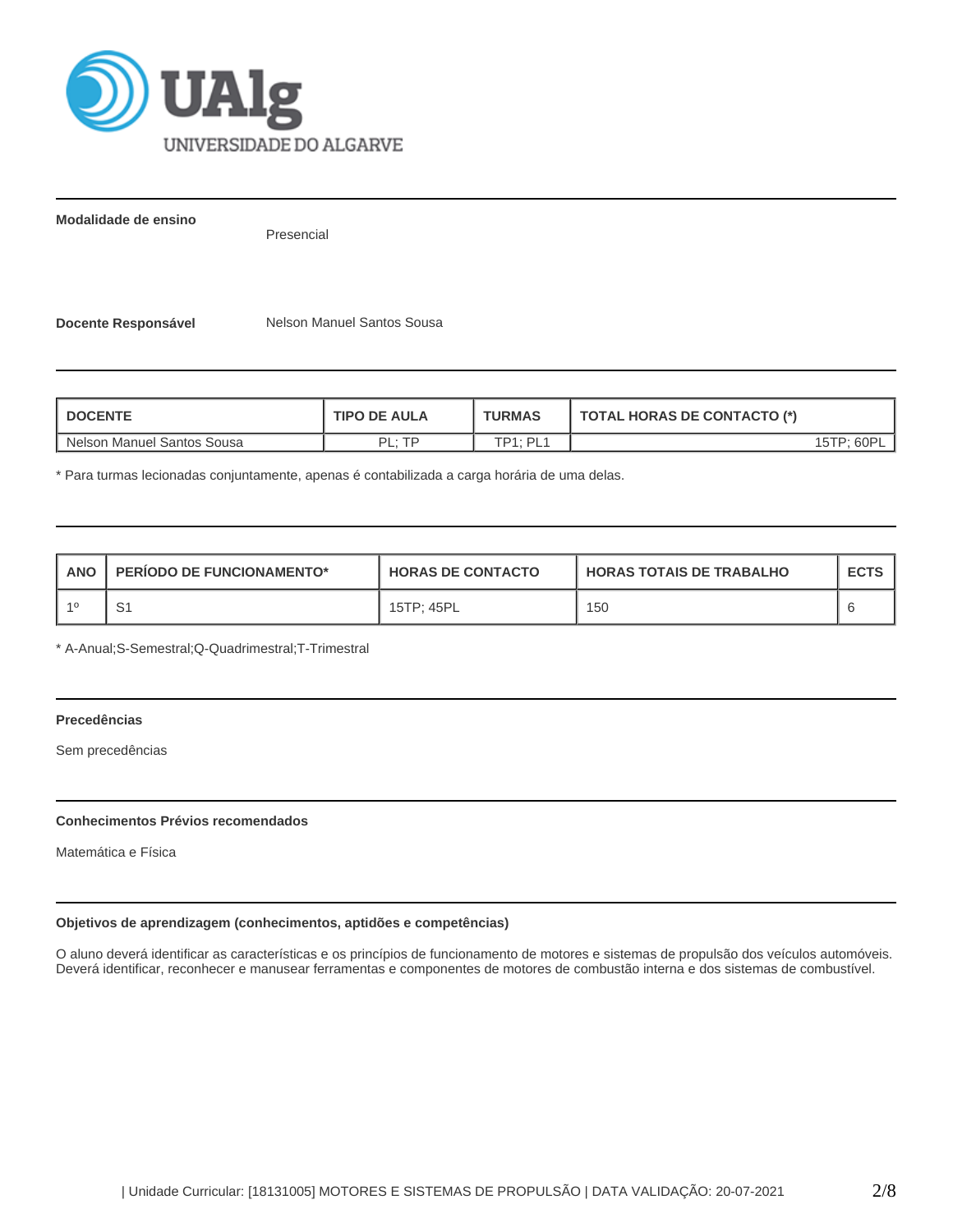

### **Conteúdos programáticos**

- 1. Introdução aos motores de combustão interna
- História das máquinas térmicas
- Classificação e princípios de funcionamento
- Comparação dos diversos motores
- 2. Análise de ciclos e parâmetros de funcionamento
- Ciclo OTTO e DIESEL
- Parâmetros básicos dos motores: binário, potência, rendimento e consumo específico. Curvas características.
- Parâmetros geométricos.
- 3. Termodinâmica da combustão
- Combustíveis
- Termoquímica
- Relação ar/combustível
- Formação e controlo de poluentes
- 4. Descrição dos motores
- Estrutura e órgãos dos motores
- Motores de ignição comandada
- Motores de ignição por compressão
- Sistemas de alimentação de ar e sobrealimentação
- Sistemas de alimentação de combustível
- Sistemas de escape
- Sistemas de refrigeração
- Sistemas de lubrificação e óleos lubrificantes
- 5. Procedimentos de reparação
- Desmontagem do motor
- Análise de avarias
- Montagem do motor
- 6. Teste de motores
- 7. Sistemas de propulsão alternativos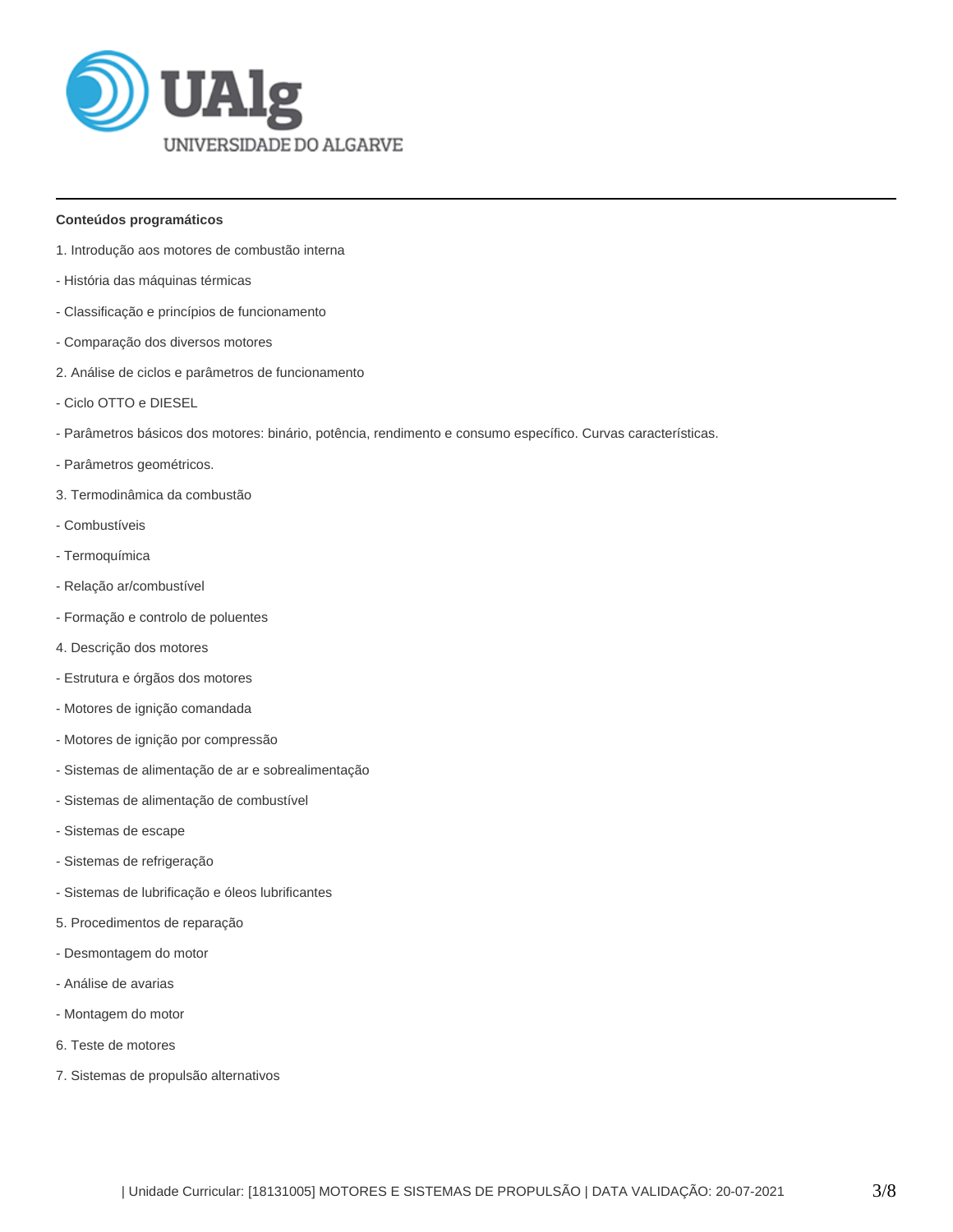

### **Metodologias de ensino (avaliação incluída)**

Aulas presenciais teóricas/práticas, aulas tutoriais de estudo de matérias relacionadas com o programa.

A avaliação da cadeira será efectuada através:

- Dois trabalhos Práticos (50%)
- Prova escrita (50%)

O aluno será aprovado se frequentar pelo menos 75% das aulas e:

Na média entre prova escrita, que se pode apresentar na forma de teste de frequência ou exame (50%), e os trabalhos práticos (50%) a classificação for superior a dez (10) valores e em nenhum dos componentes de avaliação (Prova escrita e Trabalhos Práticos) a classificação seja inferior a oito (8) valores.

#### **Bibliografia principal**

- Jorge Martins, Motores de Combustão Interna, Publindústria, 4ª edição, 2013
- John B. Heywood, Internal Combustion Engine Fundamentals, McGrawHill, 1988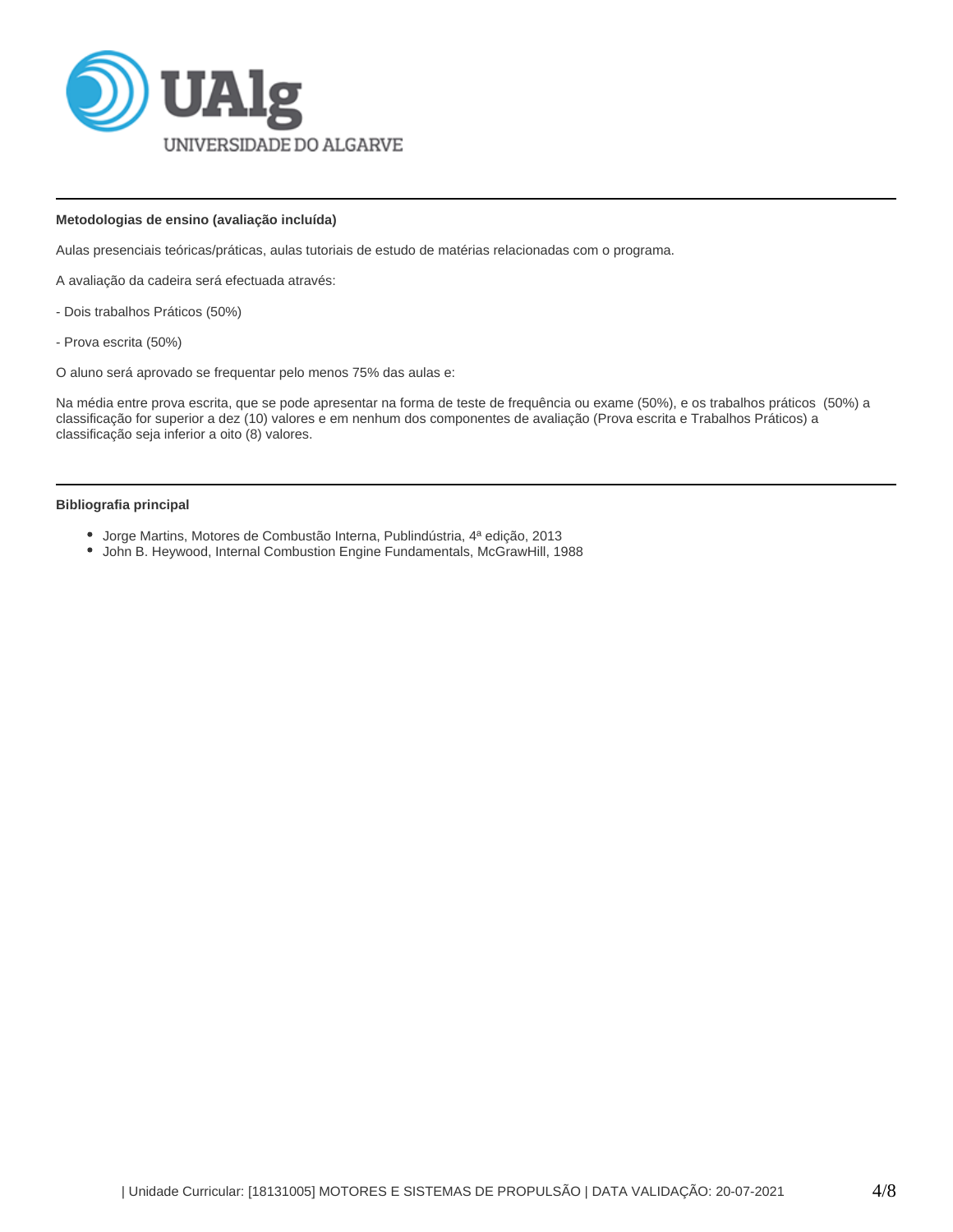

| <b>Academic Year</b>                                                                                   | 2021-22                                |
|--------------------------------------------------------------------------------------------------------|----------------------------------------|
| <b>Course unit</b>                                                                                     | ENGINES AND PROPULSION SYSTEMS         |
| <b>Courses</b>                                                                                         | AUTOMOTIVE TECHNOLOGY AND MAINTENANCE  |
| <b>Faculty / School</b>                                                                                | INSTITUTE OF ENGINEERING               |
| <b>Main Scientific Area</b>                                                                            |                                        |
| Acronym                                                                                                |                                        |
| <b>CNAEF</b> code (3 digits)                                                                           | 525                                    |
| <b>Contribution to Sustainable</b><br><b>Development Goals - SGD</b><br>(Designate up to 3 objectives) | 8;9                                    |
| Language of instruction                                                                                | Portuguese                             |
| <b>Teaching/Learning modality</b>                                                                      | face to face in classroom and workshop |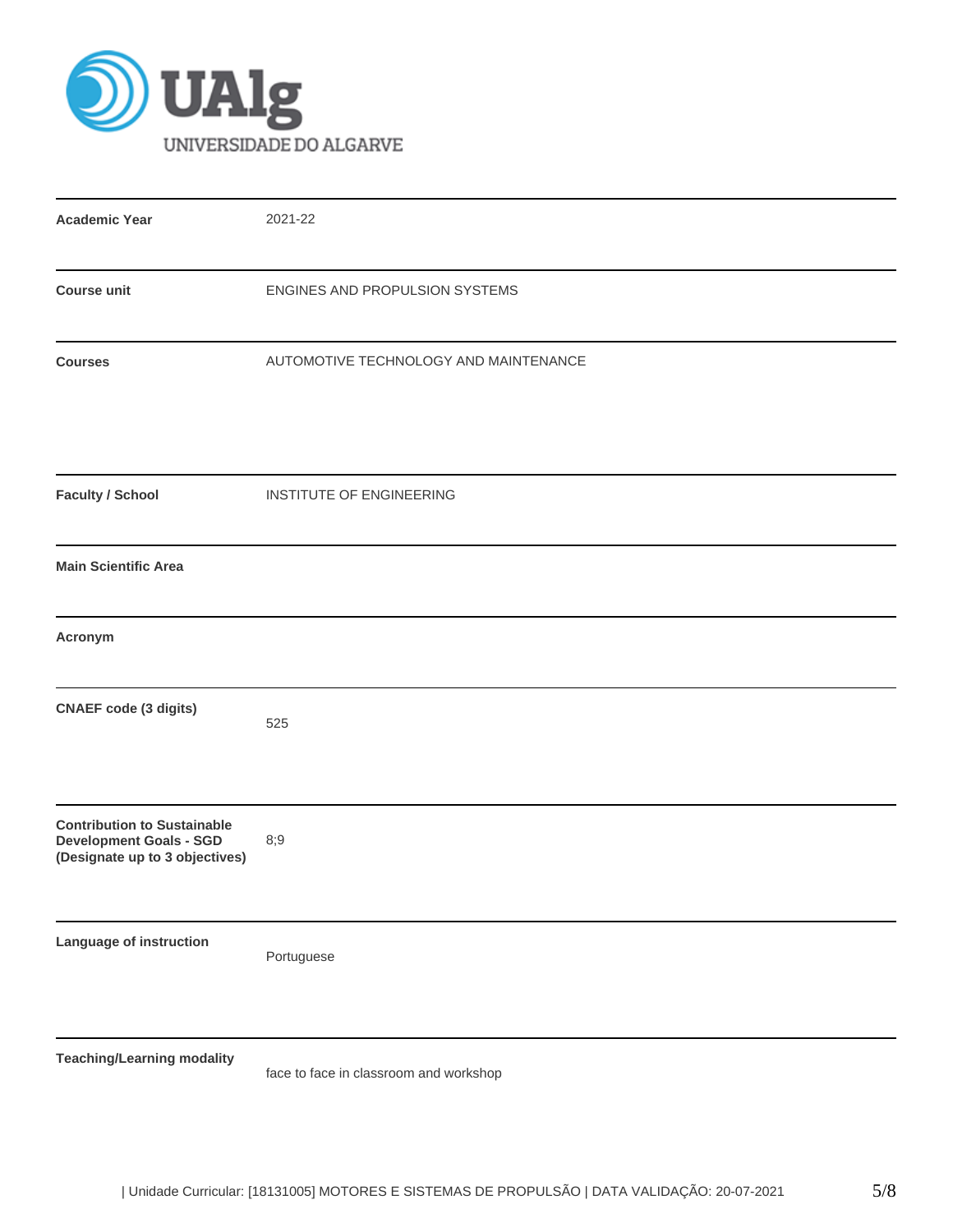

**Coordinating teacher** Nelson Manuel Santos Sousa

| <b>Teaching staff</b>             | Туре            | <b>Classes</b>       | Hours (*)                    |
|-----------------------------------|-----------------|----------------------|------------------------------|
| n Manuel Santos Sousa<br>I Nelson | <b>TD</b><br>ום | $TPI \cdot PI$<br>-- | 60P<br><b>IETD.</b><br>∣ ∪ I |

\* For classes taught jointly, it is only accounted the workload of one.

| Cont |    | TD. |     | <b>Trea</b> |    |    |    | otal   |
|------|----|-----|-----|-------------|----|----|----|--------|
|      | ıc |     | 114 | IЮ<br>I     | ШC | IЮ | ШΟ | $\sim$ |

T - Theoretical; TP - Theoretical and practical ; PL - Practical and laboratorial; TC - Field Work; S - Seminar; E - Training; OT - Tutorial; O - Other

# **Pre-requisites**

no pre-requisites

## **Prior knowledge and skills**

Mathematics and physics

### **The students intended learning outcomes (knowledge, skills and competences)**

The student must identify the characteristics and engine operating principles and vehicle propulsion systems. Should identify, recognize and handle tools and components of internal combustion engines and fuel systems.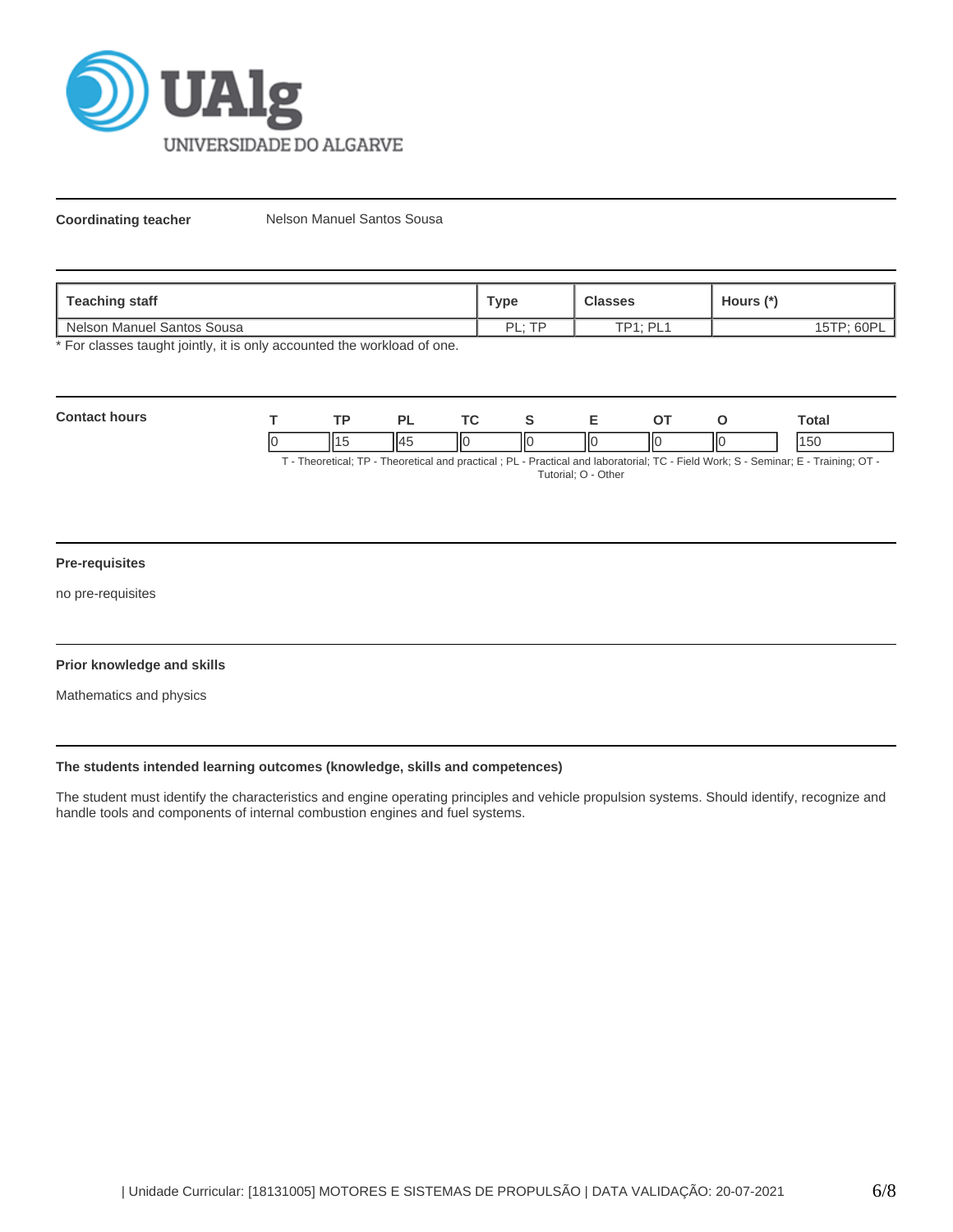

## **Syllabus**

- 1. Introduction to internal combustion engines
- History of thermal machines
- Classification and operating principles
- Comparation between different engines
- 2. Analysis cycles and operating parameters
- OTTO cycle and DIESEL
- Basic parameters of engines: torque, power, efficiency and specific consumption. Characteristic curves.
- Geometric parameters.
- 3. Thermodynamics of combustion
- Fuel
- Thermochemistry
- Relationship air / fuel
- Training and control of pollutants
- 4. Description of the engines
- Structure and organs of the engines
- Spark ignition engines
- Compression-ignition engines
- Air supply systems and supercharging
- Fuel Systems
- Exhaust Systems
- Cooling Systems
- Lubricating systems and lubricating oils
- 5. Repair Procedures
- Engine Disassembly
- Fault Analysis
- Engine Assembly
- 6. Engine Test
- 7. alternative propulsion systems